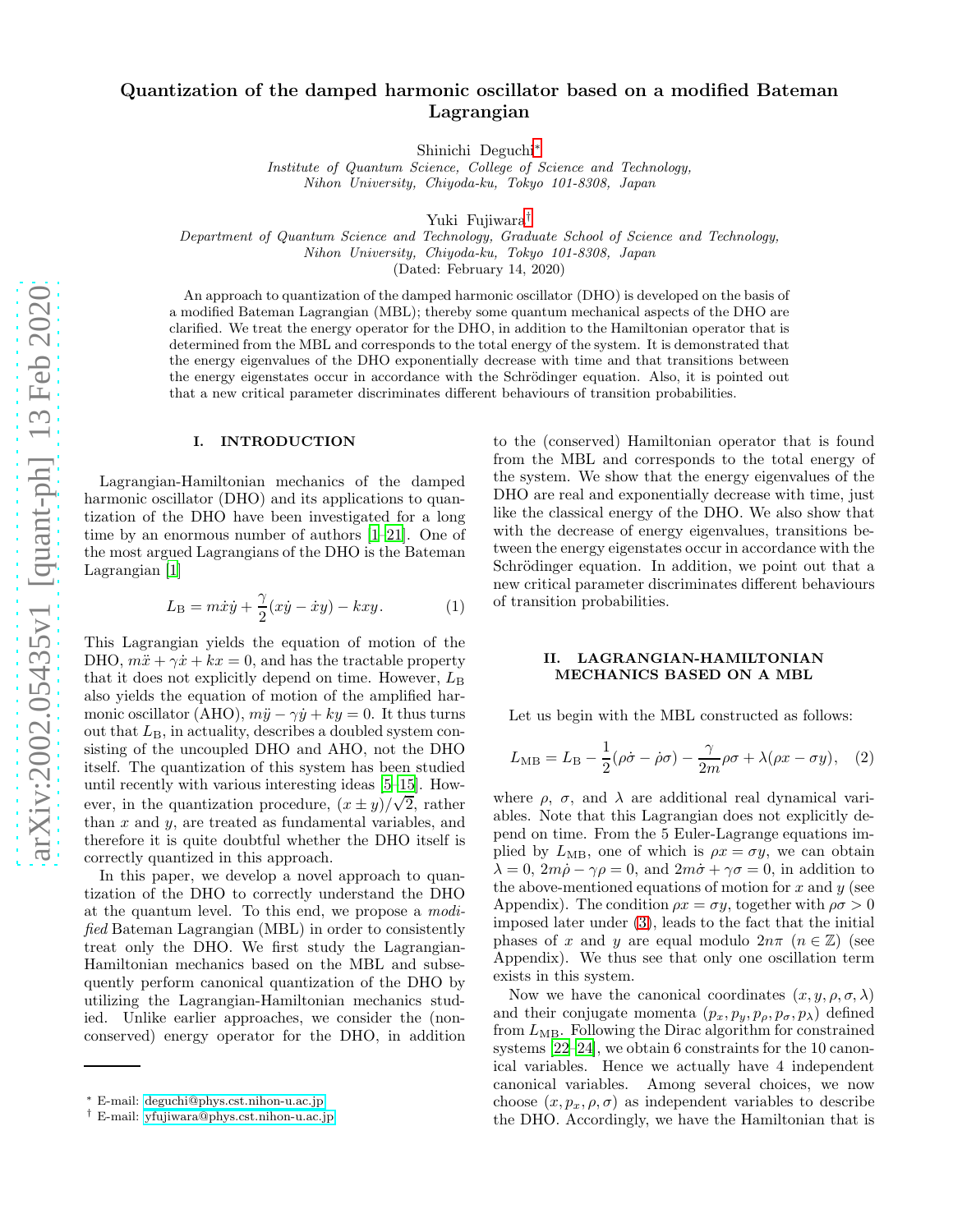written in terms of the 4 variables  $X := \sqrt{2}x$ ,  $P := \sqrt{2}p_x$ ,  $\theta := (1/2) \ln(\rho/\sigma)$ , and  $N := \rho \sigma$  as

$$
H = \frac{1}{2m}e^{-2\theta}P^2 + \frac{1}{2}m\omega_{-}^2e^{2\theta}X^2 + \frac{\gamma}{2m}N,\qquad(3)
$$

where  $\omega_- := \sqrt{\omega^2 - \gamma^2/4m^2}$  with  $\omega := \sqrt{k/m}$ . We assume that  $\theta$  is real and N is positive real so that H can be positive definite. (An inverse Legendre transformation of  $H$  leads to a Lagrangian expressed in terms of  $(X, \theta, X, \theta)$ .) The non-vanishing Dirac brackets are derived as follows:  $\{X, P\}_{\text{D}} = 1, \{X, N\}_{\text{D}} = -X$ ,  ${P, N}_D = P, \{\theta, N\}_D = 1.$  Unlike the Caldirola-Kanai Hamiltonian [\[16](#page-6-6), [17](#page-6-7)],  $H$  does not explicitly depend on time. For this reason,  $H$  turns out to be a conserved quantity. The Hamiltonian  $H$  is recognized as the total energy of the system.

The mechanical energy of the DHO is given by  $E =$  $(m/2)\dot{X}^2 + (m\omega^2/2)X^2$ , which can be expressed as

$$
E = \frac{1}{2m} \left( e^{-2\theta} P - \frac{\gamma}{2} X \right)^2 + \frac{1}{2} m \omega^2 X^2 \tag{4}
$$

by using  $\dot{X} = \{X, H\}_{\text{D}}$ . The conserved Hamiltonian H can be decomposed as  $H = E + Q$ , with Q being identi-fied as the heat energy generated in the system.<sup>[1](#page-1-1)</sup>

# III. CANONICAL QUANTIZATION

Next we perform the canonical quantization of the DHO by replacing  $X$ ,  $P$ ,  $\theta$ , and N with their corresponding Hermitian operators  $\hat{X}$ ,  $\hat{P}$ ,  $\hat{\theta}$ , and  $\hat{N}$ , respectively, and by setting the commutation relations in accordance with  $[A, B] = i\hbar \{A, B\}_{\text{D}} \mathbb{1}$ . Here, 1 denotes the identity operator. Through this quantization procedure, we define the Hamiltonian operator  $\hat{H}$ and the energy operator  $E$  using [\(3\)](#page-1-0) and [\(4\)](#page-1-2). We can verify that  $[\hat{H}, \hat{E}] \neq 0$ ; hence,  $\hat{E}$  is not a conserved quantity as expected. The Heisenberg equations  $i\hbar d\hat{\theta}/dt = [\hat{\theta}, \hat{H}]$  and  $i\hbar d\hat{N}/dt = [\hat{N}, \hat{H}]$  can be solved to yield  $\hat{\theta}(t) = (\gamma/2m)t\mathbb{1} + \hat{\theta}_0$  and  $\hat{N}(t) = \hat{N}_0$ . Here,  $\hat{\theta}_0$  and  $\hat{N}_0$  are time-independent operators satisfying  $[\hat{\theta}_0, \hat{N}_0] = i\hbar \mathbb{1}.$ 

We now define the operator

$$
\hat{a} = \sqrt{\frac{m\omega_{+}}{2\hbar}} \Lambda^* e^{\hat{\theta}} \hat{X} + i \sqrt{\frac{1}{2\hbar m\omega_{+}}} \Lambda e^{-\hat{\theta}} \hat{P}, \qquad (5)
$$

<span id="page-1-0"></span>where  $A := \sqrt{(1 + \omega_+/\omega)/2} + i\sqrt{(-1 + \omega_+/\omega)/2}$  with  $\omega_+ := \sqrt{\omega^2 + \gamma^2/4m^2}$ . It is easy to show that  $[\hat{a}, \hat{a}^\dagger] = \mathbb{1}$ and  $[\hat{a}, \hat{\theta}_0] = [\hat{a}^\dagger, \hat{\theta}_0] = 0$ . In terms of  $\hat{a}$ ,  $\hat{a}^\dagger$ , and  $\hat{N}' :=$  $\hat{N} + (\hat{X}\hat{P} + \hat{P}\hat{X})/2$ , the operator  $\hat{H}$  is written as

$$
\hat{H} = \frac{\hbar\omega_{-}^{2}}{\omega} \left(\hat{a}^{\dagger}\hat{a} + \frac{1}{2}\mathbb{1}\right) - \frac{\hbar\gamma^{2}}{8m^{2}\omega_{+}} \left\{ \left(1 - \frac{i\gamma}{2m\omega}\right)\hat{a}^{2} + \left(1 + \frac{i\gamma}{2m\omega}\right)\hat{a}^{\dagger 2} \right\} + \frac{\gamma}{2m}\hat{N}'.\tag{6}
$$

It should be emphasized here that the non-vanishing commutation relations for  $(\hat{X}, \hat{P}, \hat{\theta}, \hat{N}')$  are only  $[\hat{X}, \hat{P}] =$ *ih*<sup>1</sup> and  $[\hat{\theta}, \hat{N}'] = i\hbar$ <sup>1</sup>. We thus see that the canonical conjugate operator to  $\hat{\theta}$  is  $\hat{N}'$  rather than  $\hat{N}$ . The energy operator can be written as

<span id="page-1-7"></span><span id="page-1-6"></span>
$$
\hat{E} = \hbar \omega e^{-2\hat{\theta}(t)} \left( \hat{a}^\dagger \hat{a} + \frac{1}{2} \mathbb{1} \right) \tag{7}
$$

<span id="page-1-2"></span>with  $\hat{\theta}(t) = (\gamma/2m)t\mathbb{1} + \hat{\theta}_0$ .

Now we introduce the ground state vector  $|0, t\rangle$  specified by  $\hat{a}(t)|0, t\rangle = 0$  and  $\hat{\theta}_0|0, t\rangle = 0$ . The second condition is necessary to reproduce the simple harmonic oscillator system when  $\gamma = 0$ . The Fock basis vectors are constructed as  $|n, t\rangle = (1/\sqrt{n!}) (\hat{a}^{\dagger}(t))^n |0, t\rangle$   $(n = 0, 1, 2, ...),$ which obviously satisfy  $\hat{\theta}_0|n, t\rangle = 0$ . The energy eigenvalue equation is found to be  $\hat{E}|n,t\rangle = E_n|n,t\rangle$  with the energy eigenvalues

<span id="page-1-3"></span>
$$
E_n = \hbar \omega e^{-\gamma t/m} \left( n + \frac{1}{2} \right). \tag{8}
$$

All the energy eigenvalues decrease exponentially with time and eventually vanish in the limit  $t \to \infty$ , while maintaining the energy distribution with equal intervals at each time point  $t$ . Incidentally, the classical energy of the DHO is also proportional to  $e^{-\gamma t/m}$ . To the best of our knowledge, [\(8\)](#page-1-3) has not been found in the earlier literature on quantization of the DHO.[2](#page-1-4)

## IV. THE SCHRÖDINGER PICTURE

The time-evolution operator is given by  $\hat{U} = \exp(-i\hat{H}t/\hbar)$ . Here,  $\hat{H}$  is understood as  $\hat{H}(0)$ because  $\hat{H}$  is a conserved quantity. We define the timeindependent operators  $\hat{X}_S$  and  $\hat{P}_S$  in the Schrödinger picture by  $\hat{X}_{\text{S}} = \hat{U}\hat{X}\hat{U}^{\dagger}$  and  $\hat{P}_{\text{S}} = \hat{U}\hat{P}\hat{U}^{\dagger}$  [\[25](#page-6-8)]. Similarly, we define  $|n, t\rangle_{\rm S} = \tilde{U}|n, t\rangle$ . In terms of  $|n, t\rangle_{\rm S}$ , the condition  $\hat{\theta}_0|n, t\rangle = 0$  reads

<span id="page-1-5"></span>
$$
\hat{\theta}_0 |n, t\rangle_{\mathcal{S}} = \frac{\gamma}{2m} t |n, t\rangle_{\mathcal{S}}.
$$
\n(9)

<span id="page-1-1"></span><sup>&</sup>lt;sup>1</sup> With  $X := \sqrt{2}x$ , the equation of motion for x is written as  $m\ddot{X} + \gamma \dot{X} + kX = 0$ , whose energy integral reads  $(m/2)\dot{X}^2$  +  $(m\omega^2/2)X^2 + \gamma \int X^2 dt = \text{constant}$ . We thus see that  $\gamma \int X^2 dt$ represents the heat energy generated during the damped oscillation. Substituting the general solution of the equation of mo-tion for X into [\(3\)](#page-1-0), [\(4\)](#page-1-2), and  $\gamma \int \dot{X}^2 dt$ , we can confirm that  $Q(=H-E) = \gamma \int \dot{X}^2 dt$  under the condition  $\theta(0) = 0$ . Also, under this condition, we can obtain  $H = E = H_0$  from [\(3\)](#page-1-0) and [\(4\)](#page-1-2) when  $\gamma = 0$ . Here,  $H_0$  denotes the Hamiltonian of the ordinary simple harmonic oscillator.

<span id="page-1-4"></span><sup>&</sup>lt;sup>2</sup> A similar but different expression,  $\hbar(\omega^2/\omega_-)e^{-\gamma t/m}(n+1/2)$ , has been derived as an energy expectation value of the DHO [\[18](#page-6-9)[–21\]](#page-6-1). This expression, however, behaves in a strange manner such that it diverges in the critical damping limit  $\omega_-\to 0$ .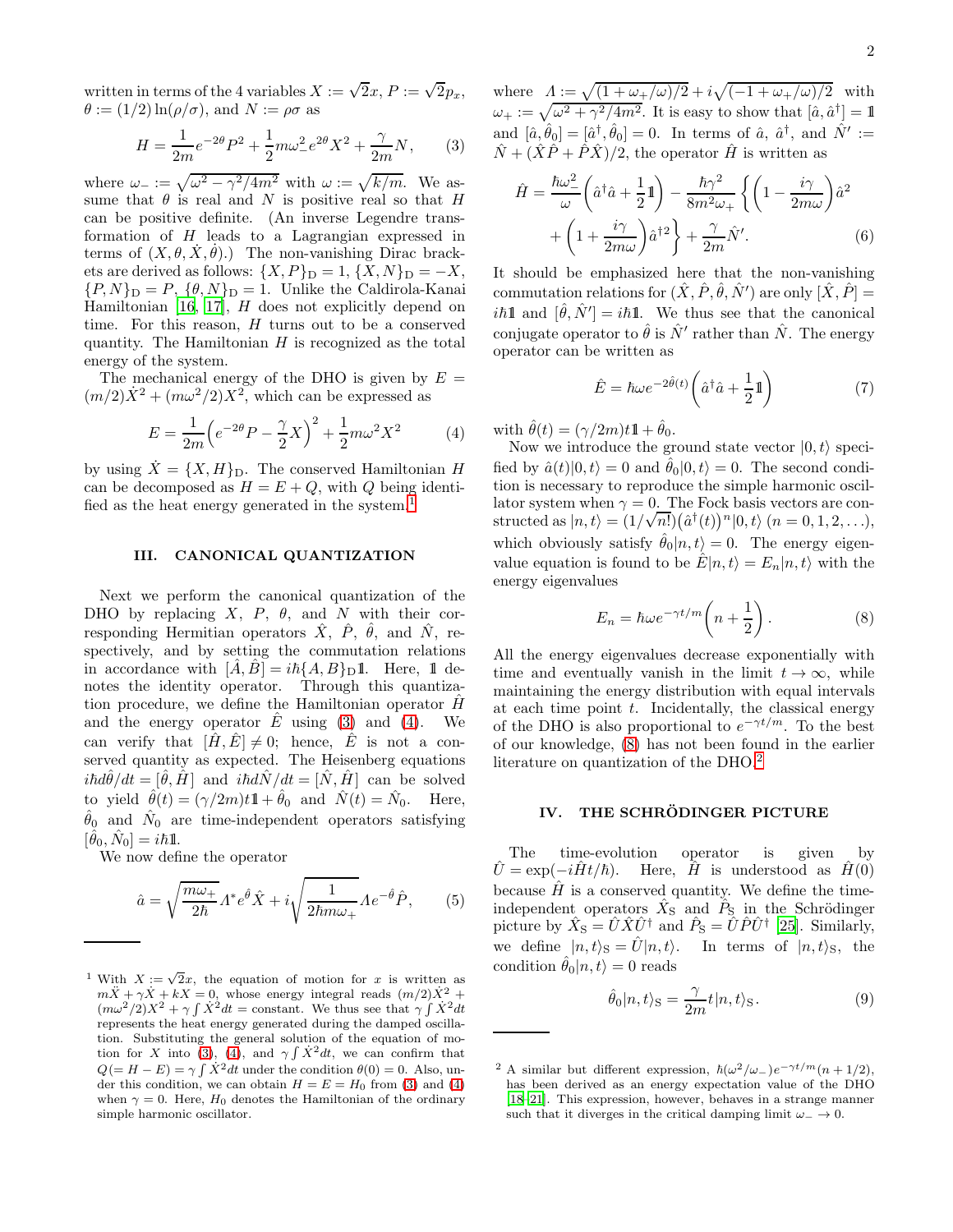Equation  $(9)$  implies that in the Schrödinger picture,  $(2m/\gamma)\hat{\theta}_0$  behaves as a time operator. This operator is well-defined, because the canonical conjugate operator  $\hat{N}'_0 := \hat{N}'(0)$  can possess eigenvalues unbounded below and above, unlike  $\hat{N}_0$  whose eigenvalues are assumed to be positive so that the condition  $N_0 > 0$  at the classical level would be inherited. Combining [\(9\)](#page-1-5) with  $[\hat{\theta}_0, \hat{N}'_0] = i\hbar \mathbb{1}$  leads to

$$
s\langle n,t|\hat{N}'_0 = -i\hbar \frac{2m}{\gamma} \frac{d}{dt} s\langle n,t|.
$$
 (10)

Using [\(9\)](#page-1-5), we can show that  $\hat{a}(0)|n,t\rangle_{\rm S} = \hat{a}_{\rm S}(t)|n,t\rangle_{\rm S}$ ,  $\hat{a}^{\dagger}(0)|n, t\rangle_{\mathcal{S}} = \hat{a}^{\dagger}_{\mathcal{S}}(t)|n, t\rangle_{\mathcal{S}},$  and furthermore  $|n, t\rangle_{\mathcal{S}} =$  $(1/\sqrt{n!}) (\hat{a}_{\rm S}^{\dagger}(t))^n |0, t\rangle_{\rm S}$  with  $\hat{a}_{\rm S}(t) |0, t\rangle_{\rm S} = 0$ , where

$$
\hat{a}_{\rm S}(t) = \sqrt{\frac{m\omega_{+}}{2\hbar}} \Lambda^* e^{\gamma t/2m} \hat{X}_{\rm S} + i \sqrt{\frac{1}{2\hbar m\omega_{+}}} \Lambda e^{-\gamma t/2m} \hat{P}_{\rm S}.
$$
\n(11)

The energy eigenfunction corresponding to the energy eigenvalue  $E_n$  is derived as follows:

$$
\phi_n(X,t) := \langle X|n,t\rangle_{\mathcal{S}}
$$
  
= 
$$
\frac{1}{\sqrt{2^n n!}} \left(\frac{m\omega}{\pi\hbar}\right)^{1/4} \left(\frac{\omega - \frac{i\gamma}{2m}}{\omega + \frac{i\gamma}{2m}}\right)^{n/4} H_n\left(\sqrt{\frac{m\omega}{\hbar}}e^{\gamma t/2m}X\right)
$$
  

$$
\times \exp\left[\frac{\gamma}{4m}t - \frac{m}{2\hbar}\left(\omega - \frac{i\gamma}{2m}\right)e^{\gamma t/m}X^2\right],
$$
 (12)

where  $H_n$  denotes the *n*th Hermite polynomial. It is easy to verify that  $\int \phi_n^*(X,t)\phi_{n'}(X,t)dX = \delta_{nn'}$ . In FIG. 1, we show the graphs of  $|\phi_n|^2$   $(n = 0, 1, 2)$  plotted as functions of X at  $t = 0$  and  $t = 250$  for the fixed values  $m = 10, \omega = 1, \gamma = 0.1, \text{ and } \hbar = 1. \text{ As } t \to \infty, |\phi_n|^2 \text{ in-}$ finitely increases in an infinitesimal neighborhood,  $\mathfrak{N}$ , of the origin  $X = 0$ , while decreasing to zero in the domain  $\mathbb{R} \setminus \mathfrak{N}$ . When  $\gamma = 0$ ,  $\phi_n$  reduces to the *n*th energy eigenfunction of the ordinary simple harmonic oscillator.

#### V. THE SCHRÖDINGER EQUATION AND ITS **SOLUTIONS**

Let  $|\psi(t)\rangle$  be a state vector that can be expanded over the Fock basis  $\{|n, t\rangle_{\mathcal{S}}\}.$  Then the Schrödinger equation for the present system,  $i\hbar d|\psi(t)\rangle/dt = H(0)|\psi(t)\rangle$ , can be written as

$$
i\hbar \frac{d}{dt} |\psi(t)\rangle = \hat{H}_{\rm S}(t) |\psi(t)\rangle, \qquad (13)
$$

where  $\hat{H}_{\rm S}(t)$  is defined by replacing  $\hat{a}$ ,  $\hat{a}^{\dagger}$ , and  $\hat{N}'$  in [\(6\)](#page-1-6) with  $\hat{a}_{\rm S}(t)$ ,  $\hat{a}_{\rm S}^{\dagger}(t)$ , and  $\hat{N}'_0$ , respectively. Now we expand  $|\psi(t)\rangle$  as  $|\psi(t)\rangle = \sum_n c_n(t) \exp[(i/\hbar) \int_0^t \Theta_n(t') dt'] |n, t\rangle_S$ with  $\Theta_n(t) := s \langle n, t | [i \hbar d/dt - \hat{H}_S(t)] | n, t \rangle_S$  [\[26,](#page-6-10) [27\]](#page-6-11).

<span id="page-2-2"></span>

<span id="page-2-3"></span>FIG. 1. Figures (1a) and (1b) show the graphs of  $|\phi_n(X, t)|^2$  $(n = 0, 1, 2)$  at  $t = 0$  and  $t = 250$ , respectively.

Here the normalization condition  $\sum_n |c_n(t)|^2 = 1$  is understood. Substituting this  $|\psi(t)\rangle$  into [\(13\)](#page-2-0), we obtain

<span id="page-2-1"></span>
$$
\frac{dc_n(t)}{dt} = \sum_{n' \neq n} \frac{1}{E_n - E_{n'}} \mathbf{s} \langle n, t | \frac{D\hat{E}_{\mathbf{S}}(t)}{Dt} | n', t \rangle_{\mathbf{S}}
$$

$$
\times c_{n'}(t) \exp\left[\frac{i}{\hbar} \int_0^t \left\{\Theta_{n'}(t') - \Theta_n(t')\right\} dt'\right]
$$
(14)

with  $D\hat{E}_{S}(t)/Dt := d\hat{E}_{S}(t)/dt + (1/i\hbar)[\hat{E}_{S}(t), \hat{H}_{S}(t)],$ where  $\hat{E}_{\rm S}(t)$  is defined by replacing  $\hat{a}$ ,  $\hat{a}^{\dagger}$ , and  $\hat{\theta}(t)$  in [\(7\)](#page-1-7) with  $\hat{a}_{\rm S}(t)$ ,  $\hat{a}_{\rm S}^{\dagger}(t)$ , and  $\hat{\theta}_0$ , respectively. In deriving [\(14\)](#page-2-1),  $\hat{E}_{\rm S}(t) |n, t\rangle_{\rm S} = E_n |n, t\rangle_{\rm S}$  has been used. It is remarkable that in  $\Theta_n(t)$ , the geometric phase  $\sin(n, t)$  that  $\sin(n, t)$  s is cancelled out with  $s\langle n, t | (\gamma/2m) \hat{N}'_0 | n, t \rangle_s$  by means of [\(10\)](#page-2-2). Consequently,  $\Theta_n(t)$  is conveniently simplified and reduces to  $\Theta_n = -\hbar(\omega^2/\omega)(n+1/2)$ . The wave function is then found to be

<span id="page-2-0"></span>
$$
\psi(X,t) := \langle X | \psi(t) \rangle = \sum_{n} c_n(t) e^{(i/\hbar) \Theta_n t} \phi_n(X,t). \tag{15}
$$

We see from  $(12)$  that the dispersion of the probability density  $|\psi(X,t)|^2$  decreases with time and ultimately becomes zero, maintaining  $\int |\psi(X, t)|^2 dX = 1$ . This result is consistent with the classical motion of the DHO.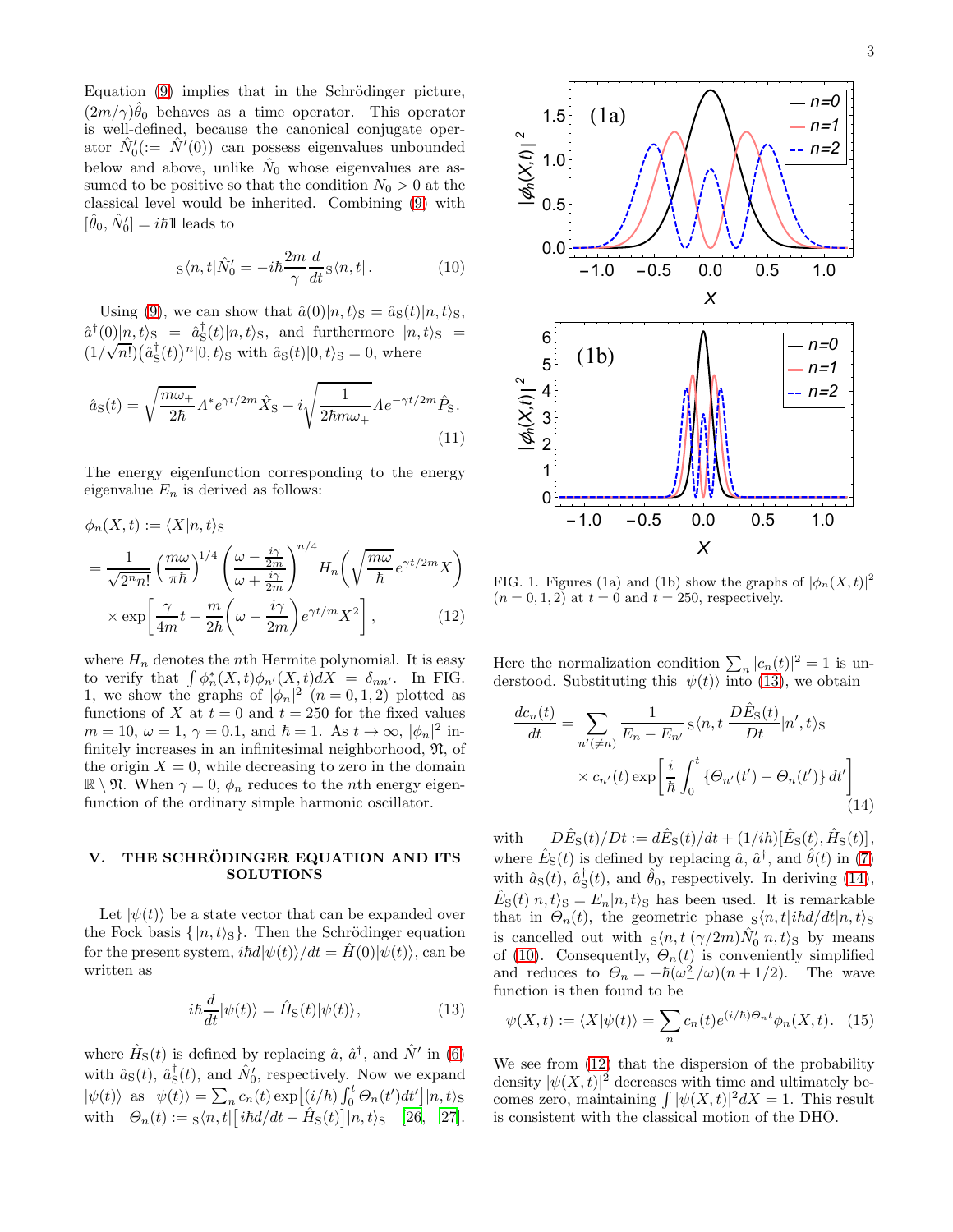After some calculation, [\(14\)](#page-2-1) becomes

$$
\frac{dc_n(t)}{dt} = \frac{\gamma}{4m} \left\{ -\sqrt{(n+1)(n+2)} \, e^{-i(2\alpha t + \beta)} c_{n+2}(t) + \sqrt{n(n-1)} \, e^{i(2\alpha t + \beta)} c_{n-2}(t) \right\},\tag{16}
$$

where  $\alpha$  and  $\beta$  are defined by  $\alpha = \omega_-^2/\omega$  and  $e^{i\beta}$  =  $(\omega+i\gamma/2m)/\omega_{+}$ , respectively. We here impose the initial condition  $c_n(0) = \delta_{nl}$   $(l = 0, 1, 2, ...)$  so that the initial state would be  $|l, 0\rangle$ <sub>S</sub> and  $\psi(X, 0) = \phi_l(X, 0)$  can hold accordingly. The solutions of the differential-difference equation [\(16\)](#page-3-0) can be obtained by solving the partial differential equation

$$
\frac{\partial G}{\partial t} = -\left\{ \frac{\gamma}{4m} \left( \frac{\partial^2}{\partial q^2} - q^2 \right) + i\alpha q \frac{\partial}{\partial q} \right\} G \tag{17}
$$

for  $G(q,t) := \sum_n q^n e^{-in(\alpha t + \beta/2)} c_n(t) / \sqrt{n!}$  under the conditions  $G(q, 0) = q^l e^{-il\beta/2} / \sqrt{l!}$  and  $G(0, t) = c_0(t)$ . (As for analytically solving differential-difference equations, see, e.g., Refs. [\[4](#page-6-12), [28](#page-6-13), [29](#page-6-14)].) In the following, we investigate the cases  $l = 0$  and  $l = 2$  in particular, although the other cases can be explicated.

#### A. Case  $l = 0$

In the case  $l = 0$ , the initial state is the ground state specified by  $|0, 0\rangle$ <sub>S</sub>. The solution of [\(17\)](#page-3-1) is then found to be

$$
G_0(q,t) = \sqrt{\xi}e^{i\alpha t/2} \{\cosh(\zeta + \xi \gamma t/2m)\}^{-1/2}
$$

$$
\times \exp\left[\frac{\sinh(\xi \gamma t/2m)}{2\cosh(\zeta + \xi \gamma t/2m)}q^2\right], \qquad (18)
$$

where  $\xi$  and  $\zeta$  are defined by  $\xi = (1 - 4m^2\alpha^2/\gamma^2)^{1/2}$  and  $e^{\pm \zeta} = \xi \pm 2im\alpha/\gamma$ , respectively. It is easily verified that  $G_0(q, 0) = 1$ . The solution of [\(16\)](#page-3-0) can be derived from [\(18\)](#page-3-2) as follows:

$$
c_{n,0}(t) = \frac{1}{\sqrt{n!}} e^{in(\alpha t + \beta/2)} \frac{\partial^n}{\partial q^n} G_0(q, t) \Big|_{q=0}
$$

$$
= \begin{cases} \frac{(n-1)!!}{\sqrt{n!}} \sqrt{\xi} e^{i(n+1/2)\alpha t} e^{in\beta/2} \\ \times \frac{\{\sinh(\xi \gamma t/2m)\}^{n/2}}{\{\cosh(\zeta + \xi \gamma t/2m)\}^{(n+1)/2}} \\ \text{for } n = 0, 2, 4, ..., \\ 0 \text{ for } n = 1, 3, 5, ..., \end{cases} (19)
$$

which certainly satisfies the conditions  $\sum_n |c_{n,0}(t)|^2 = 1$ ,  $c_{n,0}(0) = \delta_{n0}$ , and  $G_0(0,t) = c_{0,0}(t)$ .

Now we evaluate the transition probability from  $|0, 0\rangle_S$ to  $|n, t\rangle$ <sub>S</sub>, described by  $|c_{n,0}(t)|^2$ . Since no transition occurs when  $n$  is odd, we hereafter consider only the cases in which  $n$  is even. As seen from  $(19)$ , the time evolution

of  $|c_{n,0}(t)|^2$  essentially depends on  $e^{\pm \xi \gamma t/2m}$ . For this reason, it is necessary to separately evaluate  $|c_{n,0}(t)|^2$  in the following three cases: (a)  $(0 \leq) \gamma < \gamma_*$ , (b)  $\gamma = \gamma_*$ , and (c)  $(2m\omega >)\gamma > \gamma_*$ . Here,  $\gamma_*$  stands for the critical constant parameter  $(\sqrt{5}-1) m\omega \simeq 1.236 m\omega$ , and  $2m\omega > \gamma$ is the classical condition for the damped oscillation.

<span id="page-3-0"></span>In the case (a),  $\xi$  becomes a purely imaginary number, and accordingly  $|c_{n,0}(t)|^2$  becomes a periodic function. In Fig. (2a), we show the graphs of  $|c_{n,0}(t)|^2$   $(n = 0, 2, 4, 6)$ for the fixed values  $m = \omega = 1$  and  $\gamma = 1$ , which satisfy  $\gamma < \gamma_*$ . The transition probabilities  $|c_{n,0}(t)|^2$  change periodically with the same period.

<span id="page-3-1"></span>In the case (b),  $\xi$  vanishes, and hence we need to ex-pand Eq. [\(19\)](#page-3-3) around  $\xi = 0$  to obtain

$$
c_{n,0}(t) = \frac{(n-1)!!}{\sqrt{n!}} e^{i(n+1/2)\alpha t} e^{in\beta/2} \frac{(\gamma t/2m)^{n/2}}{(1+i\alpha t)^{(n+1)/2}}.
$$
\n(20)

Clearly,  $|c_{n,0}(t)|^2$  is an irrational function. Figure (2b) shows the graphs of  $|c_{n,0}(t)|^2 \cdot (n = 0, 2, 4, 6)$  for the fixed values  $m = \omega = 1$  and  $\gamma = \sqrt{5} - 1$ , which satisfy  $\gamma = \gamma_*$ . The transition probability  $|c_{0,0}(t)|^2$  decreases monotonically, while  $|c_{n,0}(t)|^2$   $(n = 2, 4, 6, ...)$  increase once in the order of n and subsequently decrease monotonically.

In the case (c),  $\xi$  becomes a positive real number, and accordingly  $|c_{n,0}(t)|^2$  becomes a combination of real hyperbolic functions. Figure (2c) shows the graphs of  $|c_{n,0}(t)|^2$   $(n = 0, 2, 4, 6)$  for the fixed values  $m = \omega = 1$ and  $\gamma = 1.5$ , which satisfy  $\gamma > \gamma_*$ . The shapes of the curves in Fig. (2c) are similar to those in Fig. (2b); the differences, such as the rates of changes, are essentially due to the presence of  $e^{\pm \xi \gamma t/2m}$  ( $\xi > 0$ ).

# **B.** Case  $l = 2$

<span id="page-3-2"></span>In the case  $l = 2$ , the initial state is the 2nd excited state specified by  $|2,0\rangle$ <sub>S</sub>. We can obtain the solution of [\(17\)](#page-3-1) for  $l = 2$  and denote it as  $G_2(q, t)$ . This satisfies the condition  $G_2(q, 0) = q^2 e^{-i\beta}/\sqrt{2}$ . The corresponding solution of [\(16\)](#page-3-0) is found to be

<span id="page-3-4"></span><span id="page-3-3"></span>
$$
c_{n,2}(t) = \frac{1}{\sqrt{n!}} e^{in(\alpha t + \beta/2)} \frac{\partial^n}{\partial q^n} G_2(q, t) \Big|_{q=0}
$$
  

$$
\times \left\{ -\sinh(\xi \gamma t/2m) + \frac{n\xi^2}{\sinh(\xi \gamma t/2m)} \right\}
$$
  

$$
= \left\{ \begin{array}{c} \frac{(n-1)!!}{\sqrt{2n!}} \sqrt{\xi} e^{i(n+1/2)\alpha t} e^{i(n/2-1)\beta} \\ \times \left\{ -\sinh(\xi \gamma t/2m) + \frac{n\xi^2}{\sinh(\xi \gamma t/2m)} \right\} \\ \times \frac{\left\{ \sinh(\xi \gamma t/2m) \right\}^{n/2}}{\left\{ \cosh(\zeta + \xi \gamma t/2m) \right\}^{(n+3)/2}} \\ \text{for } n = 0, 2, 4, ..., \\ 0 \quad \text{for } n = 1, 3, 5, ..., \end{array} \right\}
$$
(21)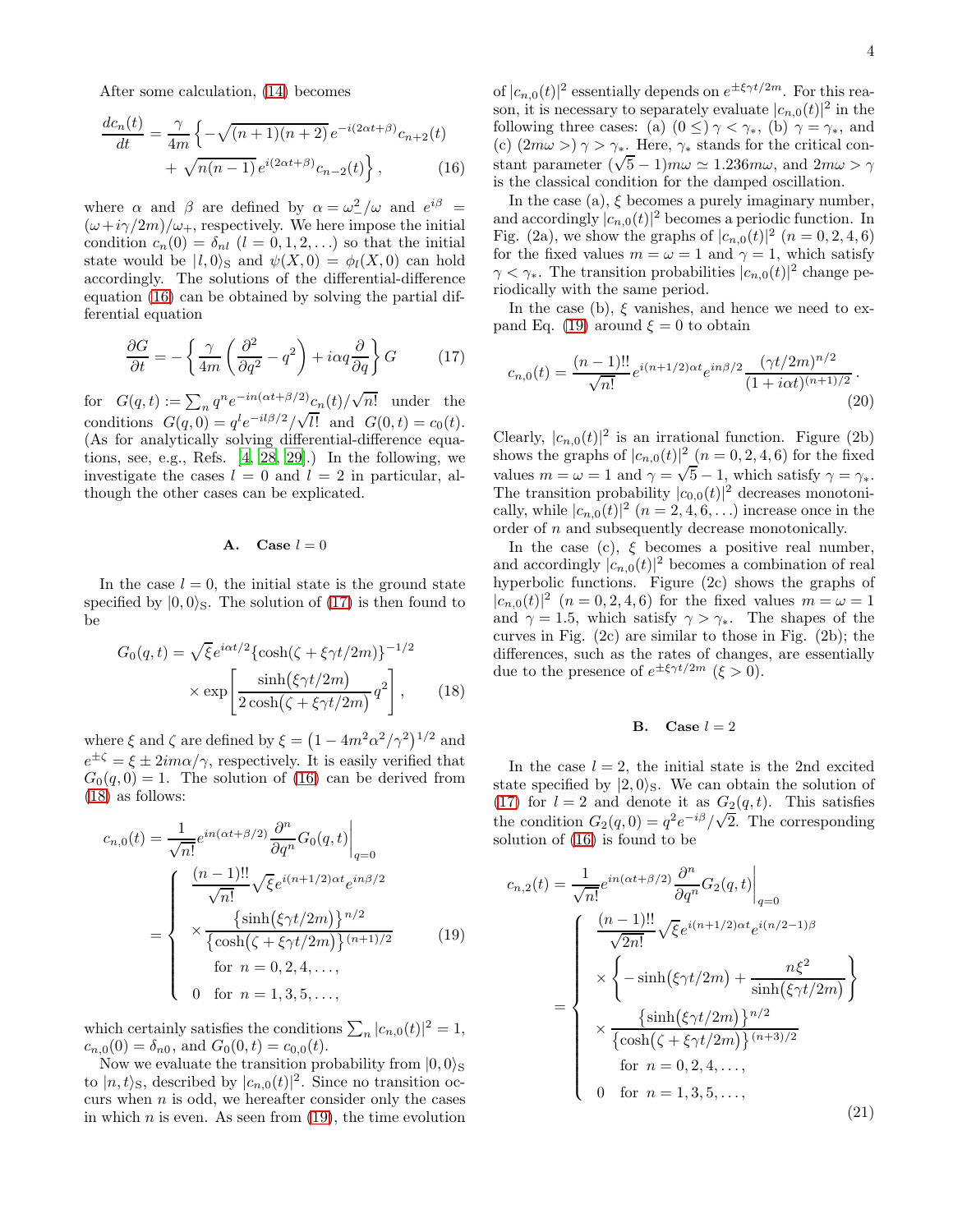

FIG. 2. Figures (2a), (2b), and (2c) show the graphs of  $|c_{n,0}(t)|^2$   $(n = 0, 2, 4, 6)$  plotted in the cases (a), (b), and (c), respectively.

which certainly satisfies the conditions  $\sum_n |c_{n,2}(t)|^2 = 1$ ,  $c_{n,2}(0) = \delta_{n2}$ , and  $G_2(0,t) = c_{0,2}(t)$ .

We next evaluate the transition probability from  $|2,0\rangle_{\rm S}$ to  $|n, t\rangle$ s, described by  $|c_{n,2}(t)|^2$ . As in the case  $l = 0$ , it is sufficient to consider only the cases in which  $n$  is even. Since the time evolution of  $|c_{n,2}(t)|^2$  intrinsically depends on  $e^{\pm \xi \gamma t/2m}$ , we need to separately evaluate  $|c_{n,2}(t)|^2$  in the above mentioned three cases  $(a)$ ,  $(b)$ , and  $(c)$ .

In the case (a),  $|c_{n,2}(t)|^2$  becomes a periodic function. Figure (3a) shows the graphs of  $|c_{n,2}(t)|^2$   $(n = 0, 2, 4, 6)$ for the fixed values  $m = \omega = 1$  and  $\gamma = 1$ . It is confirmed that the transition probabilities  $|c_{n,2}(t)|^2$  change periodically with the same period.

In the case (b),  $\xi$  vanishes, and it is necessary to ex-pand Eq. [\(21\)](#page-3-4) around  $\xi = 0$  to obtain

$$
c_{n,2}(t) = \frac{(n-1)!!}{\sqrt{2n!}} e^{i(n+1/2)\alpha t} e^{i(n/2-1)\beta}
$$

$$
\times \left( -\frac{\gamma t}{2m} + \frac{2mn}{\gamma t} \right) \frac{(\gamma t/2m)^{n/2}}{(1+i\alpha t)^{(n+3)/2}}.
$$
(22)

Obviously,  $|c_{n,2}(t)|^2$  is an irrational function. Figure (3b) shows the graphs of  $|c_{n,2}(t)|^2$   $(n = 0, 2, 4, 6)$  for the fixed values  $m = \omega = 1$ , and  $\gamma = \sqrt{5} - 1$ .

In the case (c),  $|c_{n,2}(t)|^2$  becomes a combination of real hyperbolic functions. Figure (3c) shows the graphs of  $|c_{n,2}(t)|^2$   $(n = 0, 2, 4, 6)$  for the fixed values  $m = \omega = 1$ and  $\gamma = 1.5$ .

Comparing the graphs in FIGs. 2 and 3 plotted for the same  $\gamma$  and n, we observe that most of the graphs in FIG. 3 have more inflection points than the corresponding graphs in FIG. 2. Such details on the graphs of  $|c_{n,l}(t)|^2$  should be examined analytically in the case of arbitrary l and n.

## VI. CONCLUDING REMARKS

In conclusion, the DHO at the quantum level is understood as the one whose energy eigenvalues with equal energy intervals decrease exponentially with time and that involves transitions between the energy eigenstates in association with the decrease of energy eigenvalues. To the best of our knowledge, no such quantum mechanical aspects of the DHO have been illustrated in earlier literature. It is remarkable that in addition to the classical critical parameter  $2m\omega$ , the new critical parameter  $\gamma_* \equiv (\sqrt{5}-1) m \omega$  appears at the quantum level. This parameter discriminates different behaviours of  $|c_{n,l}(t)|^2$ under time evolution.

We first considered the doubled system with the dynamical variables  $x$  and  $y$ . The doubling of dynamical variables is a common strategy for dealing with dissipative systems such as the DHO [\[30](#page-6-15)[–35\]](#page-6-16), regardless of whether or not the additional variables represent the degrees of freedom of a heat bath or environment. In fact, Galley developed a new framework of Lagrangian-Hamiltonian mechanics for generic dissipative systems by means of the doubling of dynamical variables [\[32\]](#page-6-17). In this framework, after all variations are performed, each doubled variables are reduced to a single physical variable by imposing the condition called physical limit by hand. In our approach, instead, an alternative condition,  $\rho x = \sigma y$ , is imposed at the Lagrangian level as in [\(2\)](#page-0-2).

In this paper, we have not explicitly treated the degrees of freedom of a heat bath or environment, although the heat energy  $Q = H - E$  has been taken into account. In this sense, our approach is, so to speak, phenomenological. It would be interesting to generalize our phenomenological approach to other dissipative systems.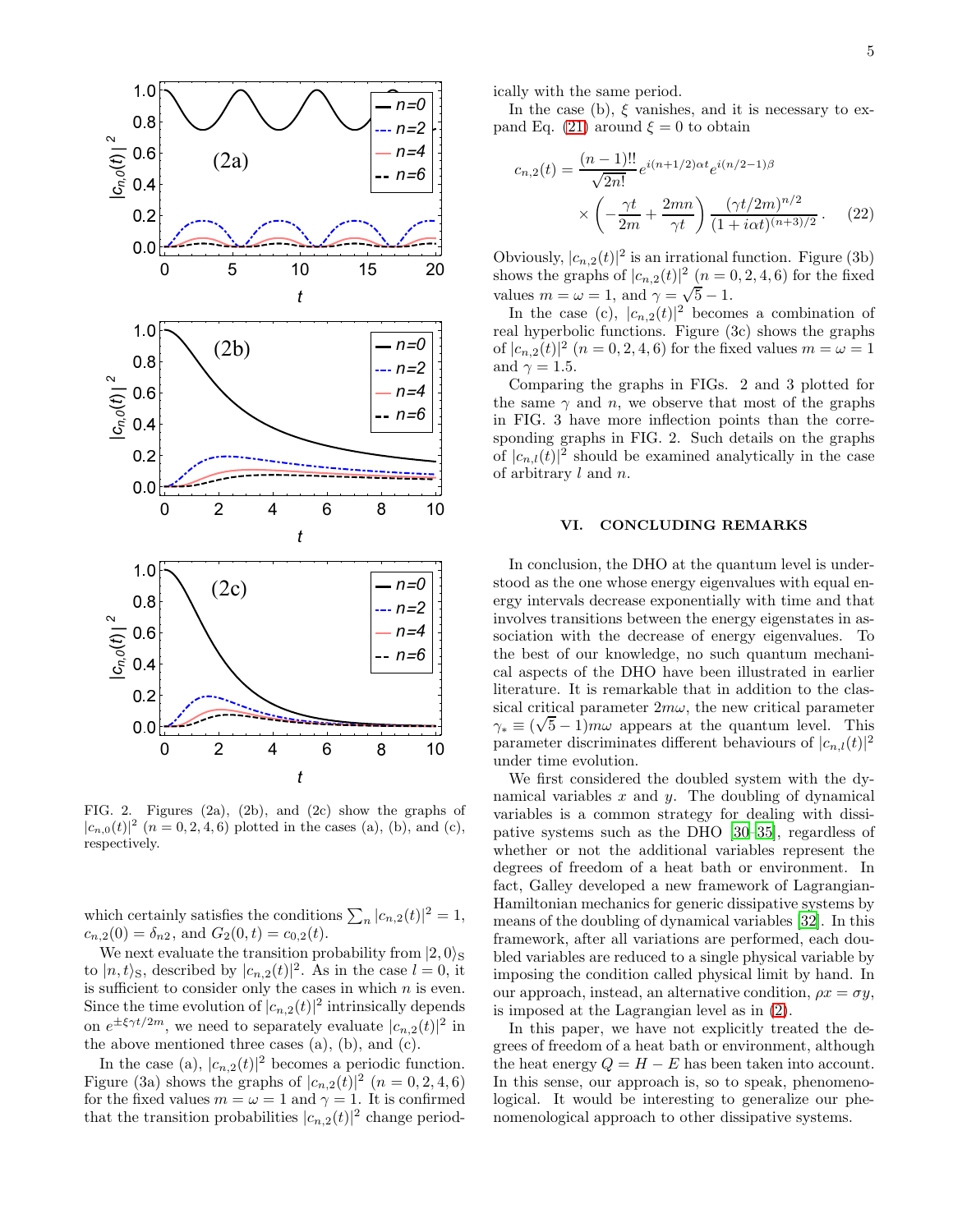

FIG. 3. Figures (3a), (3b), and (3c) show the graphs of  $|c_{n,2}(t)|^2$   $(n = 0, 2, 4, 6)$  plotted in the cases (a), (b), and (c), respectively.

# Appendix

This Appendix is devoted to deriving the equations mentioned under [\(2\)](#page-0-2) and to examining their general solutions.

From  $L_{MB}$ , we obtain the Euler-Lagrange equations

$$
m\ddot{x} + \gamma \dot{x} + kx + \lambda \sigma = 0, \qquad (A.1a)
$$

$$
m\ddot{y} - \gamma \dot{y} + ky - \lambda \rho = 0, \qquad (A.1b)
$$

$$
2m\dot{\rho} - \gamma \rho - 2m\lambda y = 0, \qquad (A.1c)
$$

$$
2m\dot{\sigma} + \gamma \sigma - 2m\lambda x = 0, \qquad (A.1d)
$$

$$
\rho x - \sigma y = 0. \tag{A.1e}
$$

To avoid the reduction to the original Bateman model, we here assume that  $\rho \neq 0$  and  $\sigma \neq 0$ . Then [\(A.1e\)](#page-5-0) can be written as  $y = (\rho/\sigma)x$ . Using [\(A.1c\)](#page-5-1), [\(A.1d\)](#page-5-2), and [\(A.1e\)](#page-5-0), we have

<span id="page-5-3"></span>
$$
\dot{y} = \frac{\rho}{\sigma} \left( \dot{x} + \frac{\gamma}{m} x \right),\tag{A.2}
$$

<span id="page-5-4"></span>
$$
\ddot{y} = \frac{\rho}{\sigma} \left( \ddot{x} + \frac{2\gamma}{m} \dot{x} + \frac{\gamma^2}{m^2} x \right). \tag{A.3}
$$

Substituting  $y = (\rho/\sigma)x$ , [\(A.2\)](#page-5-3), and [\(A.3\)](#page-5-4) into Eq. [\(A.1b\)](#page-5-5) leads to

$$
m\ddot{x} + \gamma \dot{x} + kx - \lambda \sigma = 0.
$$
 (A.4)

From  $(A.1a)$  and  $(A.4)$ , we have

$$
m\ddot{x} + \gamma \dot{x} + kx = 0, \qquad (A.5)
$$

<span id="page-5-10"></span><span id="page-5-8"></span><span id="page-5-7"></span>
$$
\lambda = 0 \,, \tag{A.6}
$$

<span id="page-5-9"></span>because  $\sigma \neq 0$ . In this way,  $\lambda$  is automatically determined to be 0; as a result,  $(A.1b)$ ,  $(A.1c)$ , and  $(A.1d)$ become

$$
m\ddot{y} - \gamma \dot{y} + ky = 0, \qquad (A.7a)
$$

$$
2m\dot{\rho} - \gamma \rho = 0, \qquad (A.7b)
$$

<span id="page-5-13"></span><span id="page-5-12"></span><span id="page-5-11"></span>
$$
2m\dot{\sigma} + \gamma \sigma = 0, \qquad (A.7c)
$$

respectively. Thus we can naturally derive  $(A.5)$ – $(A.7)$ and [\(A.1e\)](#page-5-0), namely the equations mentioned under [\(2\)](#page-0-2), from  $L_{MB}$ .

The general solutions of [\(A.5\)](#page-5-8), [\(A.7a\)](#page-5-10), [\(A.7b\)](#page-5-11), and [\(A.7c\)](#page-5-12) are, respectively, found to be

$$
x(t) = x_0 e^{-\gamma t/2m} \sin(\omega_- t + \varphi), \qquad (A.8a)
$$

$$
y(t) = y_0 e^{\gamma t/2m} \sin(\omega_- t + \chi), \qquad (A.8b)
$$

<span id="page-5-14"></span>
$$
\rho(t) = \rho_0 e^{\gamma t/2m},\tag{A.8c}
$$

<span id="page-5-15"></span>
$$
\sigma(t) = \sigma_0 e^{-\gamma t/2m},\tag{A.8d}
$$

where  $x_0$  and  $y_0$  are positive real constants, and  $\varphi$ ,  $\chi$ ,  $\rho_0$ , and  $\sigma_0$  are real constants. Substituting  $(A.8a)$ – $(A.8d)$ into [\(A.1e\)](#page-5-0) gives

$$
\rho_0 x_0 \sin(\omega_- t + \varphi) = \sigma_0 y_0 \sin(\omega_- t + \chi). \tag{A.9}
$$

<span id="page-5-6"></span><span id="page-5-5"></span><span id="page-5-2"></span><span id="page-5-1"></span><span id="page-5-0"></span>Dividing  $(A.9)$  by its derivative with respect to t, we have  $tan(\omega_{-}t + \varphi) = tan(\omega_{-}t + \chi)$ , which implies that  $\chi = \varphi + n\pi \ \ (n \in \mathbb{Z})$ . Substituting this into Eq. [\(A.9\)](#page-5-15) yields  $\rho_0 x_0 = (-1)^n \sigma_0 y_0$ . Since  $\rho_0 \sigma_0 = \rho \sigma = N > 0$  is assumed under [\(3\)](#page-1-0), in addition to  $x_0 > 0$  and  $y_0 > 0$ , we conclude that n is even. Hence, the initial phases  $\varphi$  and  $\chi$  are equal modulo  $2\pi n$  ( $n \in \mathbb{Z}$ ). We thus see that only one oscillation term,  $\sin(\omega_{-}t + \varphi)$ , exists in the present system.